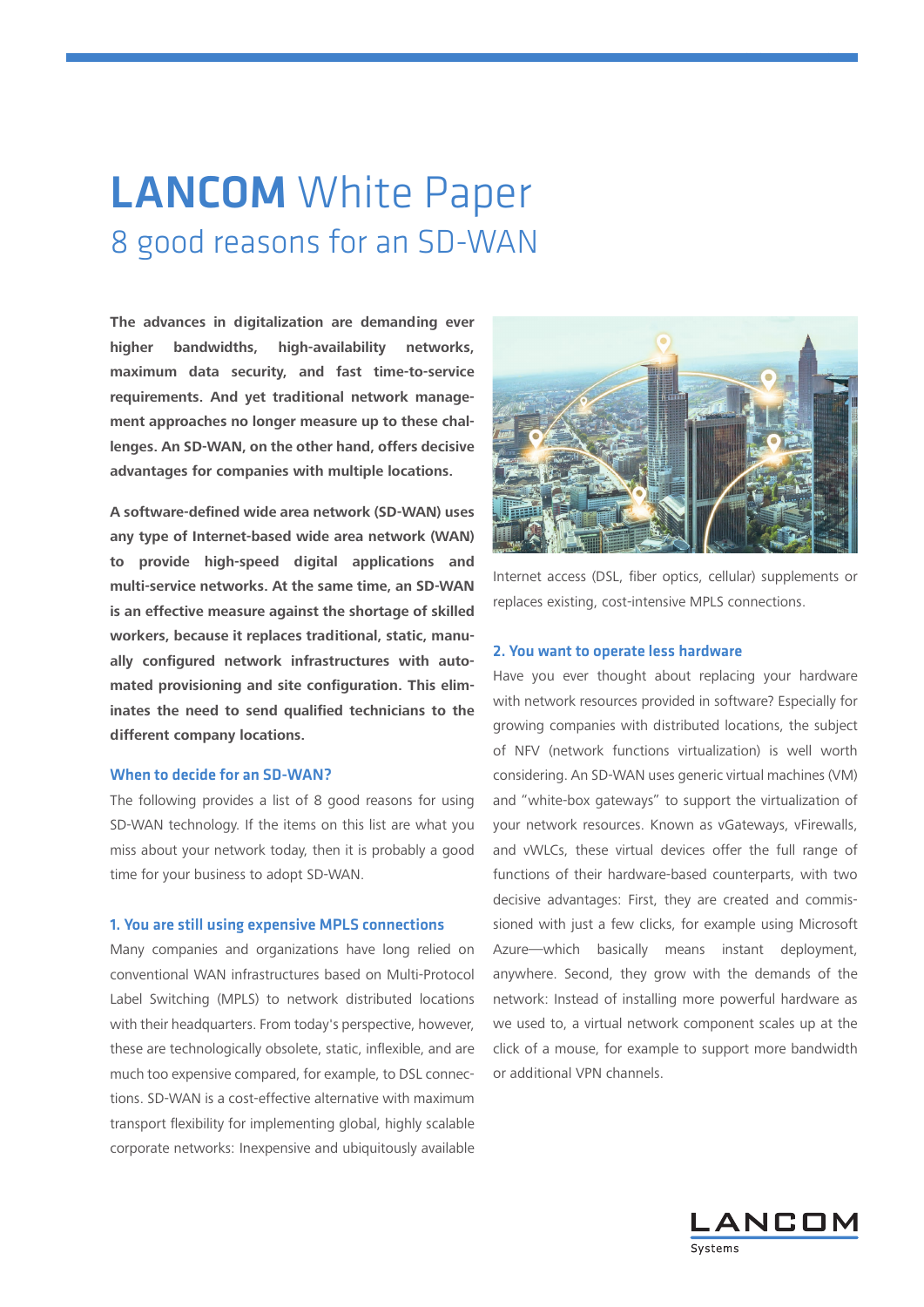## Important technologies for an SD-WAN – Policy Based Routing

It is essential to control which applications are allowed or blocked on company networks. This is easily done using the orchestrator of a modern SD-WAN: Policy Based Routing can redirect or block applications. Trusted applications should be prioritized with a local Internet breakout at the individual locations, so saving unnecessary load on the connection to the headquarters and thus improving the performance of the network overall.



#### Application monitoring

These days it is vital to know which applications are operating on the network in order to use application management. A modern SD-WAN records around the clock which users are using which applications and to what extent (top users / top applications). Historical logging and graphic analysis provide the best overview for effective network decision-making.



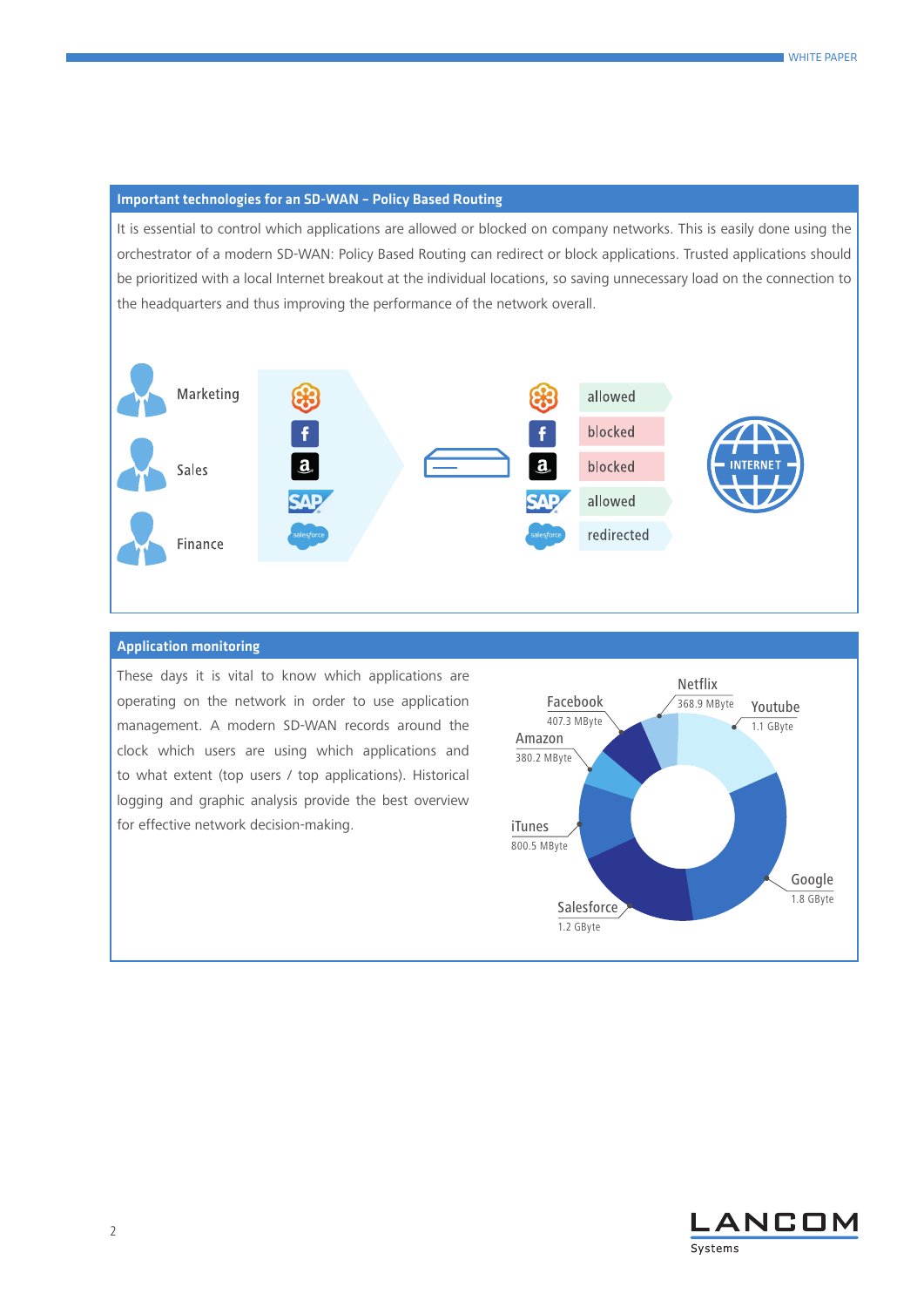# Active / active mode (load balancing)

Active / active mode, meaning the parallel operation or load balancing of multiple Internet connections at one location, increases the total available bandwidth and enables dynamic load balancing. This mode is versatile enough to operate with any kind of wireline connection in parallel—be it Ethernet, fiber-optic or DSL/cable with an external modem or even cellular.



### Dynamic Path Selection

Dynamic Path Selection in an SD-WAN directs business-critical applications over the best available line. This feature uses continuous path quality monitoring on all WAN connections with regard to load, packet loss, latency or jitter and, depending on the current connection quality, dynamically decides which line to use for certain applications. The Dynamic Path Selection algorithm selects the best quality line for sessions. If several lines meet the requirements, load balancing uses round-robin scheduling to spread the weight. Users in large SD-WAN infrastructures with multiple WAN connections in active / active mode benefit from maximum performance and reliability.



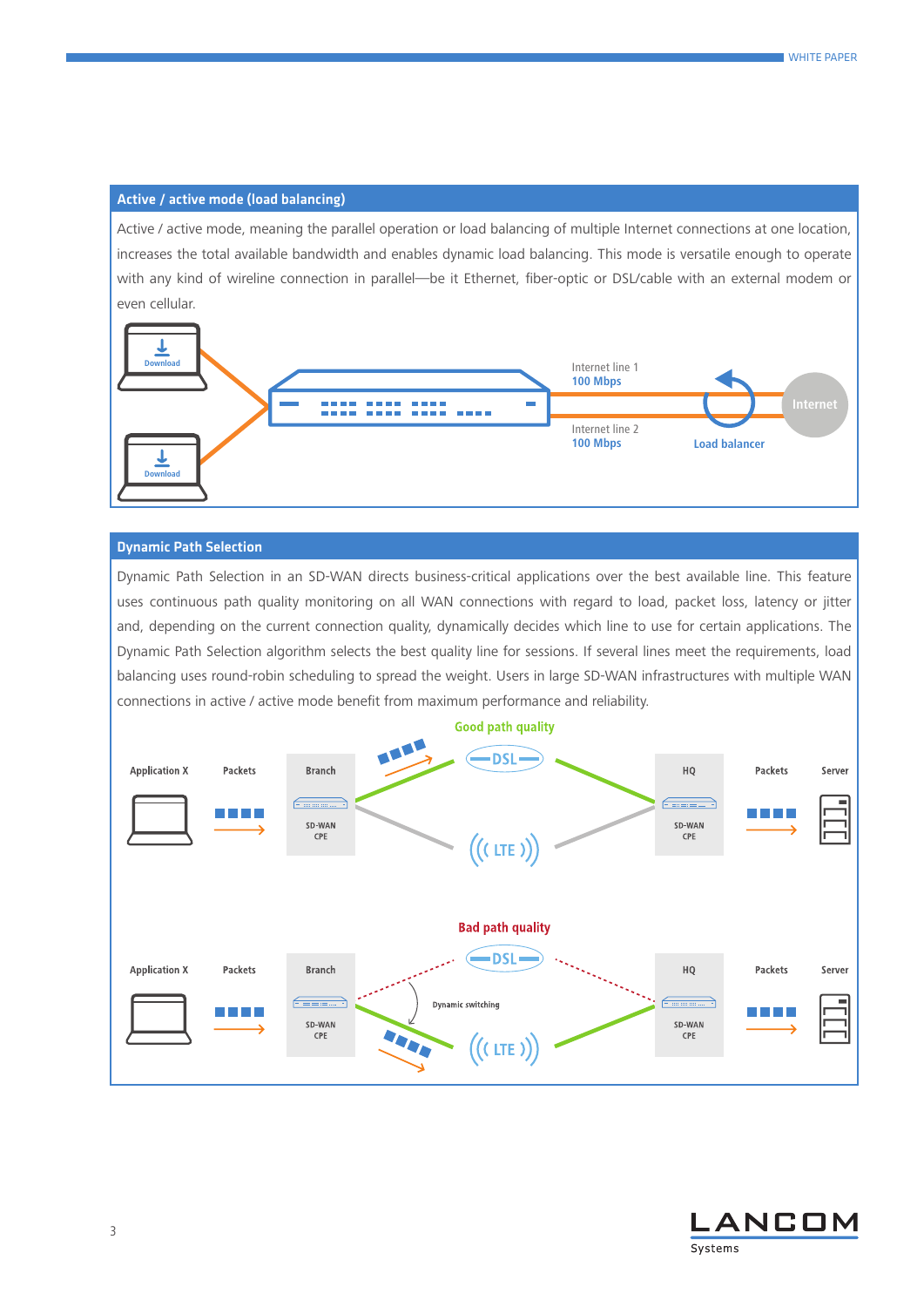## ARF – extending VLANs into the WAN

ARF stands for Advanced Routing and Forwarding. This technology operates on a central gateway and sets up separate communication channels for each different group of users, e.g. the accounts, development, and management departments. All communication channels or IP contexts are securely isolated from one another. This allows a certain number of users to access certain IP contexts according to their needs, while other segments remain inaccessible to them.



# High Scalability VPN (HSVPN)

In these times of increasing digitalization, a diversity of applications and steadily increasing volumes of data, HSVPN significantly improves the scalability and efficiency of an SD-WAN architecture: Where previously each application needed its own VPN tunnel, HSVPN now allows any number of networks to be collected into a single VPN tunnel and transported together to the remote site ("secure tunneling"). Despite this, networks remain securely and strictly separated from one another. The advantage: Considerably fewer VPN tunnels are required, and recovery times are much faster in a failover event.



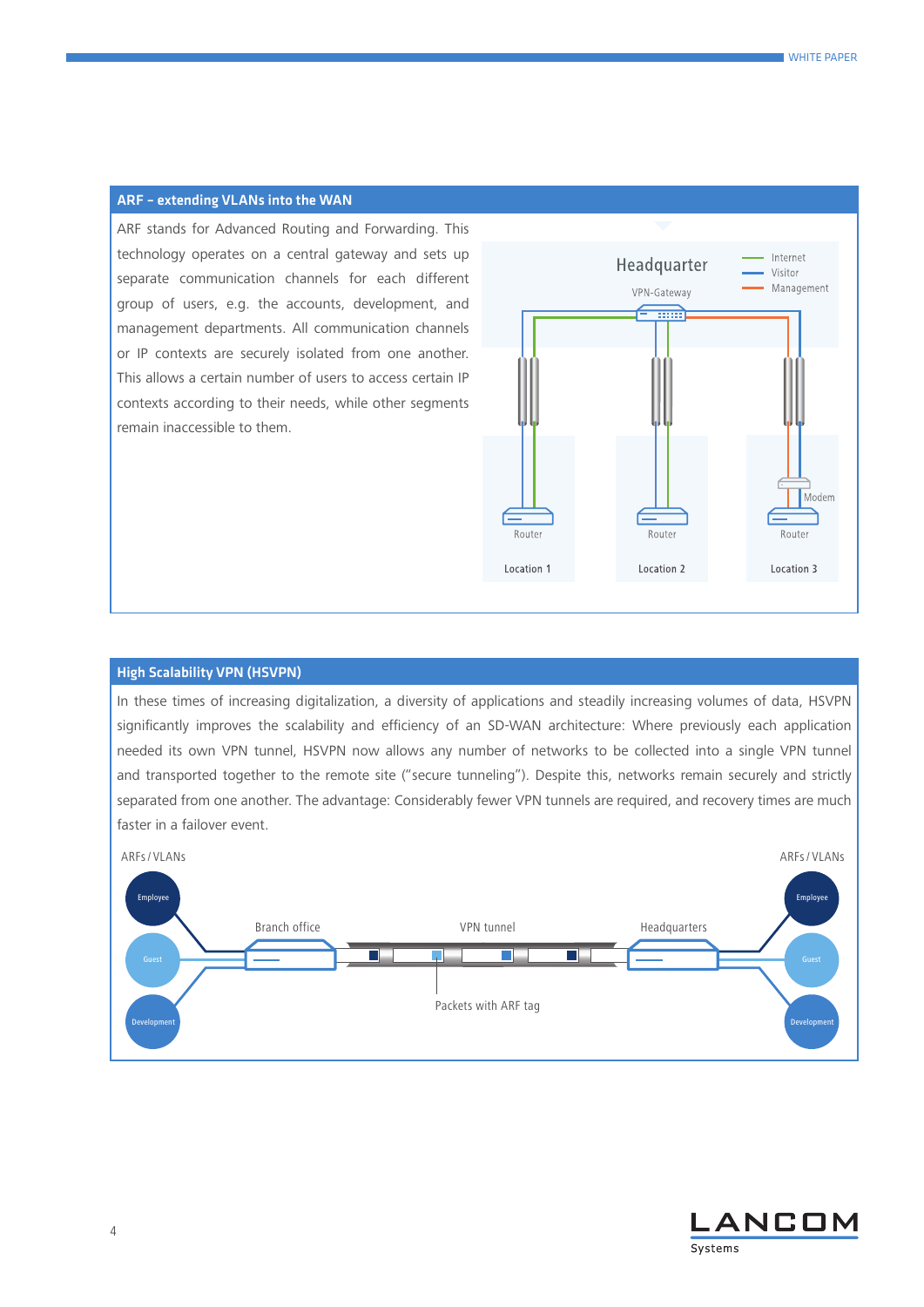# Separated control and data planes

An essential feature for the security of a modern SD-WAN infrastructure is the strict separation of management and data connections (control plane and data plane, respectively): While the data connections (e.g. VPN tunnels) are set up between the VPN gateways, the individual network components are connected directly to an orchestrator via independent management connections. What this means is: User data remains invisible to the management system while the management and monitoring of network components works independently of the data connections and their status. What's more, the whole system functions completely automatically by means of a secure connection from the device to the management system and without any prior configuration of the devices (zero-touch provisioning). By moving the control plane—i.e. the network management—to a central cloud, you have the advantage of a permanent, cross-site, central, web-based administration interface for all devices, all sites, and all applications.



#### 3. You use many (cloud) applications

A number of features are available to optimize your WAN traffic. SD-WAN Policy Based Routing detects cloud-based applications such as Office 365 and routes them directly to the Internet (local break-out). Also, unwanted applications can be completely blocked from certain parts of the network by means of layer-7 application management. Not only is it possible to use several WAN connections simultaneously in active/active mode (load balancing), you can also optimize the performance of business-critical applications by dynamically routing them over the best quality connection (dynamic path selection).

# 4. You want to combine maximum security with maximum efficiency

An SD-WAN puts everything in place that you need to effectively protect your valuable business data traffic. Advanced Routing and Forwarding defines securely separated networks within your WAN by strictly isolating IP networks from one another. VLANs are securely and separately transmitted end-to-end over the entire WAN route—it is even possible to use overlapping IP network segments. Maximum security and efficiency is delivered by a specialized protocol named "LANCOM High Scalability VPN" (HSVPN). This provides state-of-the-art security through IPSec-VPN based on IKEv2, as well as highest availability thanks to a decentralized system architecture that has no central SD-WAN orchestrator as a single point of failure.

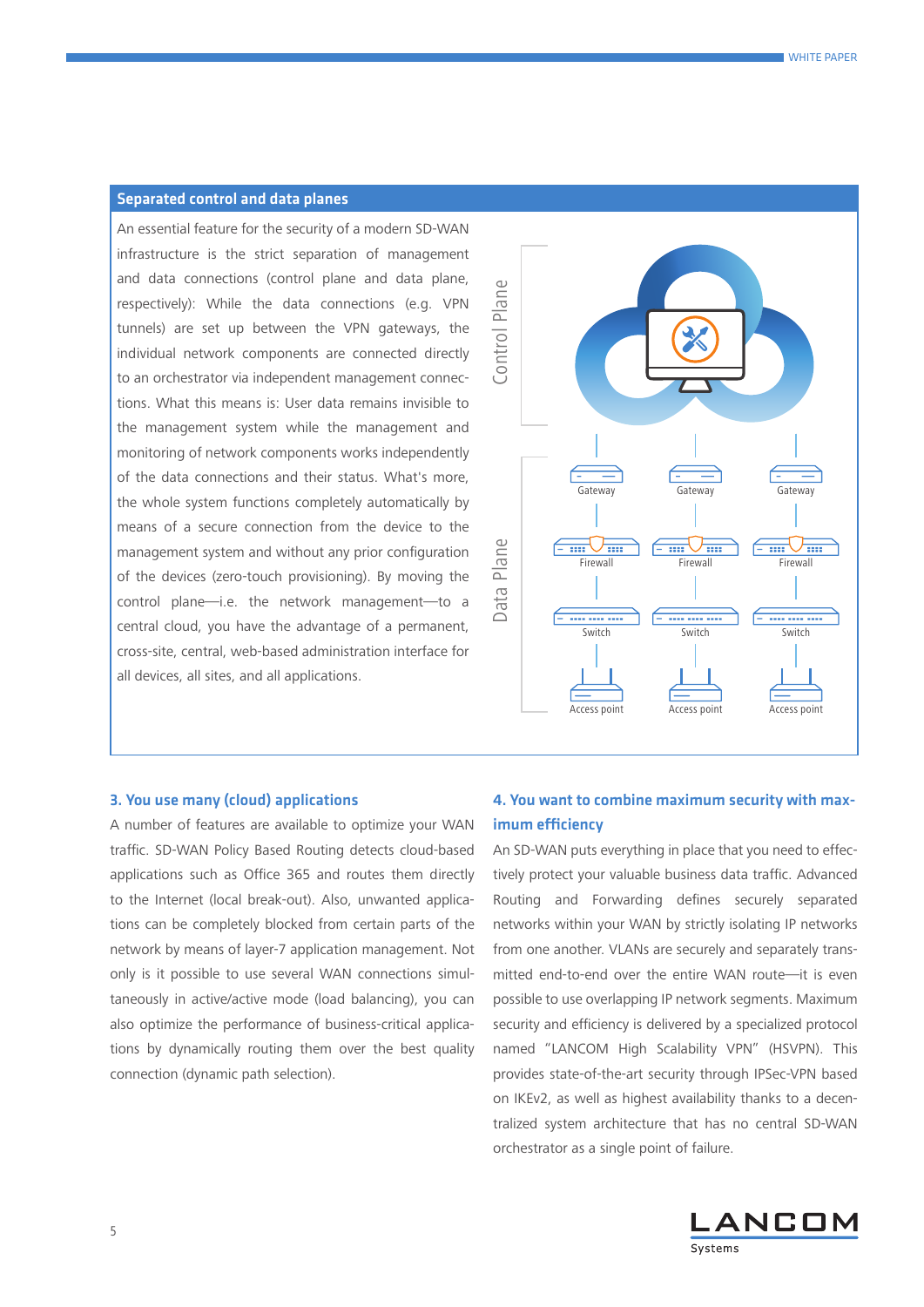#### 5. You don't have the trained personnel on site

SD-WAN completely removes the need to manually configure individual devices. When choosing your SD-WAN provider, you should check that the gateways on offer are all SD-WAN-capable and can be integrated into the central management system without major effort. Your work is made much easier if your SD-WAN provider enables you to roll out all of the gateway configurations via "zero-touch provisioning". This means that devices receive their configuration completely automatically, and you can even control the different firmware versions on different device types at the click of a button. Devices with Ethernet interfaces and Internet connect directly to the SD-WAN orchestrator and are set up by auto-configuration. You don't even need an on-site specialist to commission the new hardware: New devices are simply connected to the network by cable and then to the Internet using the Setup Wizard—and that's it.

# 6. You want central control over all of your network components

A modern management instance in the cloud based on innovative software-defined technology lets you orchestrate more than just your WAN, because the latest SD-WAN solutions think one step further: The same interface lets you control your entire infrastructure, even at dispersed company locations, known as "SD-Branch". An SD-Branch solution supplements SD-WAN with a highly integrated approach for the orchestration of every part of the network (gateways & WAN, switches & LAN, access points & WLAN, firewalls & security) within branch infrastructures. All devices are orchestrated collectively and automatically—for more than 70% time savings in your daily business.

# 7. Your compliance requirements demand the use of a private cloud

Ask your provider whether they can meet your advanced security requirements by offering an alternative to a public cloud solution in the form of a private cloud solution, where the orchestrator is hosted in a data center of your choice. This is particularly interesting for large enterprise networks and service providers.

#### 8. And it pays off for you!

Your business benefits from an SD-WAN in three ways: While you minimize costs, the available bandwidth increases at the same time. Furthermore, your network offers unprecedented flexibility that allows you to commission new company locations extremely quickly.

#### Reduce your network costs

A LANCOM SD-WAN dramatically reduces your WAN operating expenses (OPEX) because high-cost MPLS lines are either supplemented or replaced by inexpensive Internet access (DSL, fiber optic, cable, LTE, 5G). Furthermore, expensive field-service operations and the complex configuration of individual devices have been made obsolete by SD-WAN. New routers are easily commissioned using "zero-touch provisioning", and entire locations are rolled out automatically. In many cases, little or even no investment in hardware (CAPEX) is required: With modern SD-WAN providers, you can simply continue to operate your existing routers and VPN gateways.

## Make the most of the bandwidth available on site

For modern enterprises operating performance-hungry online applications and cloud services, a single DSL connection or MPLS line just does not provide enough bandwidth. In the short term, many locations simply will not be supplied with high-speed fiber optic connections. The solution is a hybrid WAN: With SD-WAN you have maximum transport flexibility by combining the several Internet connections available on location, e.g. DSL, fiber optics, cable, MPLS lines, etc. In this way you can increase the available bandwidth as required. Internet access via 4G or 5G further serves as a backup and ensures high availability. Intelligent and highly efficient load balancing (active